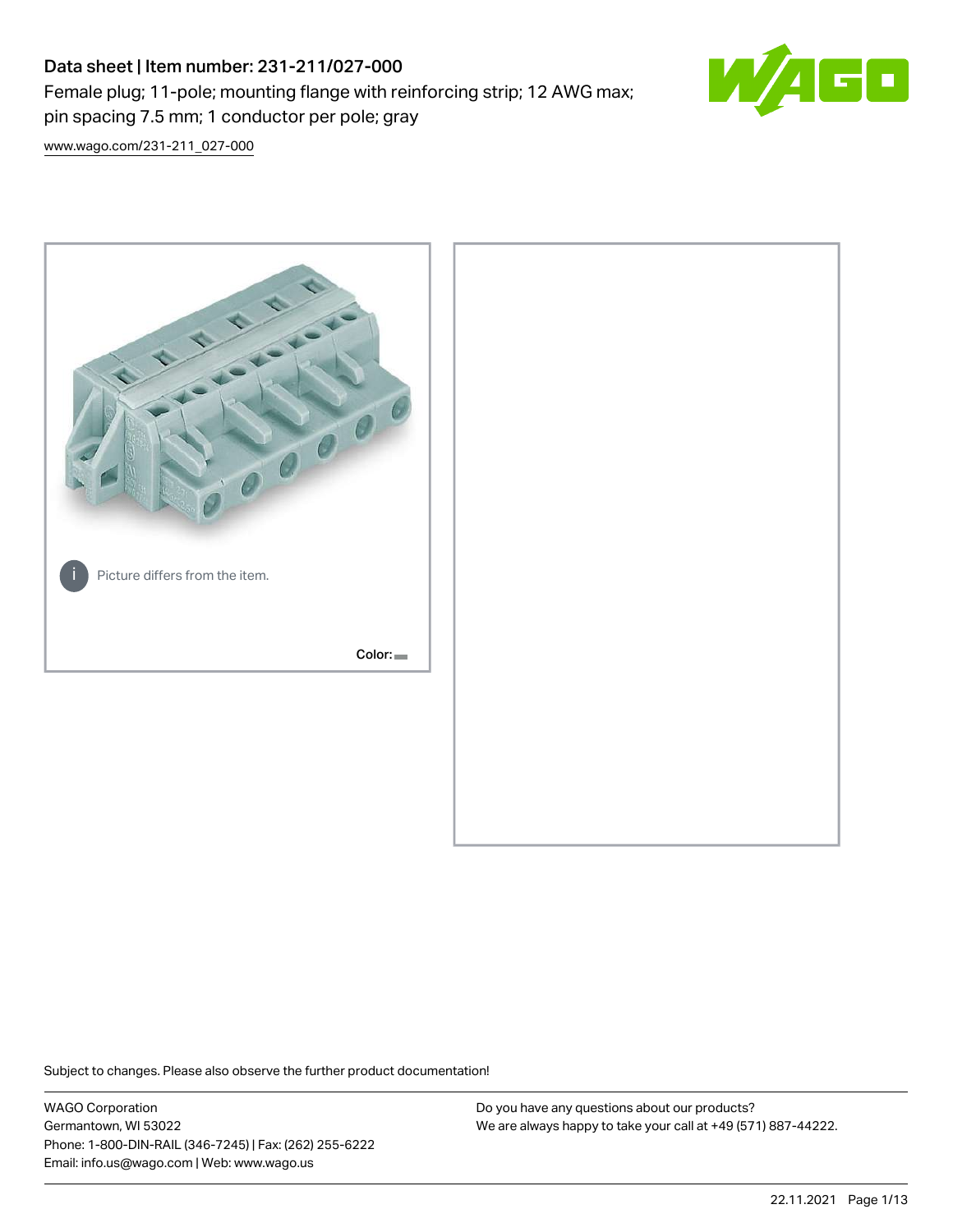



 $L =$  (pole no.  $-1$ ) x pin spacing + 5 mm

 $L_1 = L + 3$  mm

 $L_2 = L + 8.8$  mm

 $L_3 = L + 14.8$  mm

2- to 3-pole female connectors – one latch only

# Item description

■ Universal connection for all conductor types

Subject to changes. Please also observe the further product documentation!

WAGO Corporation Germantown, WI 53022 Phone: 1-800-DIN-RAIL (346-7245) | Fax: (262) 255-6222 Email: info.us@wago.com | Web: www.wago.us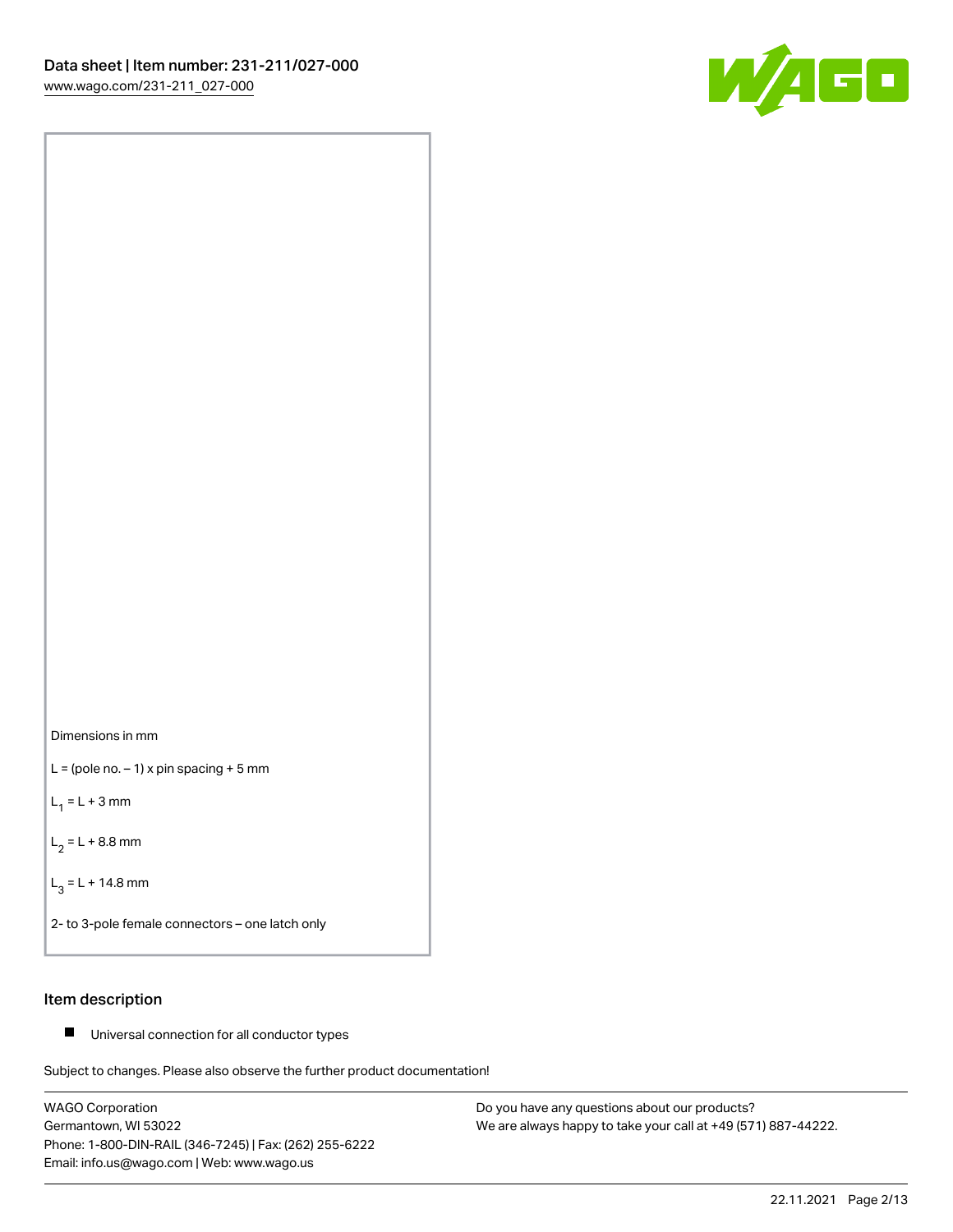

- $\blacksquare$ Easy cable pre-assembly and on-unit wiring via vertical and horizontal CAGE CLAMP<sup>®</sup> actuation
- $\blacksquare$ Integrated test ports
- $\blacksquare$ With coding fingers

# Data

| Safety information 1 | The MCS-MULTI CONNECTION SYSTEM includes connectors<br>without breaking capacity in accordance with DIN EN 61984. When<br>used as intended, these connectors must not be connected<br>/disconnected when live or under load. The circuit design should<br>ensure header pins, which can be touched, are not live when<br>unmated. |
|----------------------|-----------------------------------------------------------------------------------------------------------------------------------------------------------------------------------------------------------------------------------------------------------------------------------------------------------------------------------|
| Variants:            | Gold-plated or partially gold-plated contact surfaces<br>Other versions (or variants) can be requested from WAGO Sales or<br>configured at https://configurator.wago.com/                                                                                                                                                         |

# Electrical data

## IEC Approvals

| Ratings per                 | IEC/EN 60664-1                                                        |
|-----------------------------|-----------------------------------------------------------------------|
| Rated voltage (III / 3)     | 500 V                                                                 |
| Rated surge voltage (III/3) | 6 <sub>k</sub> V                                                      |
| Rated voltage (III/2)       | 630 V                                                                 |
| Rated surge voltage (III/2) | 6 kV                                                                  |
| Nominal voltage (II/2)      | 1000V                                                                 |
| Rated surge voltage (II/2)  | 6 kV                                                                  |
| Rated current               | 16A                                                                   |
| Legend (ratings)            | $(III / 2)$ $\triangle$ Overvoltage category III / Pollution degree 2 |

# UL Approvals

| Approvals per                  | UL 1059 |
|--------------------------------|---------|
| Rated voltage UL (Use Group B) | 300 V   |
| Rated current UL (Use Group B) | 15 A    |
| Rated voltage UL (Use Group D) | 300 V   |
| Rated current UL (Use Group D) | 10 A    |

Subject to changes. Please also observe the further product documentation!

| <b>WAGO Corporation</b>                                | Do you have any questions about our products?                 |
|--------------------------------------------------------|---------------------------------------------------------------|
| Germantown, WI 53022                                   | We are always happy to take your call at +49 (571) 887-44222. |
| Phone: 1-800-DIN-RAIL (346-7245)   Fax: (262) 255-6222 |                                                               |
| Email: info.us@wago.com   Web: www.wago.us             |                                                               |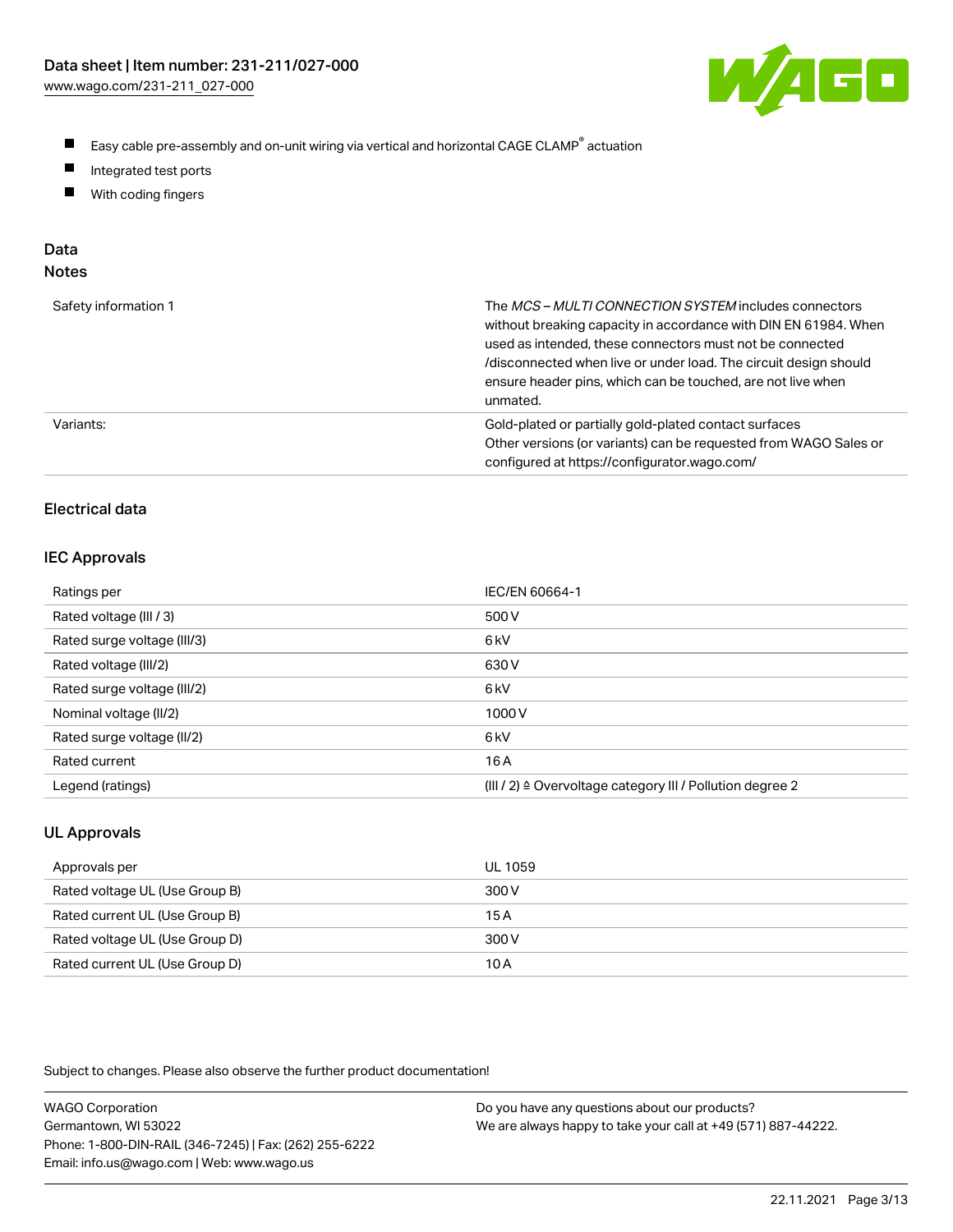

# Ratings per UL

| Rated voltage UL 1977 | 600 V |
|-----------------------|-------|
| Rated current UL 1977 | 1 E   |

# CSA Approvals

| Approvals per                   | CSA   |
|---------------------------------|-------|
| Rated voltage CSA (Use Group B) | 300 V |
| Rated current CSA (Use Group B) | 15 A  |
| Rated voltage CSA (Use Group D) | 300 V |
| Rated current CSA (Use Group D) | 10 A  |

# Connection data

| Total number of connection points |  |
|-----------------------------------|--|
| Total number of potentials        |  |
| Number of connection types        |  |
| Number of levels                  |  |

### Connection 1

| Connection technology                             | CAGE CLAMP <sup>®</sup>                 |
|---------------------------------------------------|-----------------------------------------|
| Actuation type                                    | Operating tool                          |
| Solid conductor                                   | $0.082.5$ mm <sup>2</sup> / 28  12 AWG  |
| Fine-stranded conductor                           | $0.08$ 2.5 mm <sup>2</sup> / 28  12 AWG |
| Fine-stranded conductor; with insulated ferrule   | $0.251.5$ mm <sup>2</sup>               |
| Fine-stranded conductor; with uninsulated ferrule | $0.252.5$ mm <sup>2</sup>               |
| Strip length                                      | 89 mm / 0.31  0.35 inch                 |
| Number of poles                                   | 11                                      |
| Conductor entry direction to mating direction     | 0°                                      |

# Physical data

| Pin spacing | 7.5 mm / 0.295 inch   |
|-------------|-----------------------|
| Width       | 94.8 mm / 3.732 inch  |
| Height      | 14.3 mm / 0.563 inch  |
| Depth       | 26.45 mm / 1.041 inch |

Subject to changes. Please also observe the further product documentation!

WAGO Corporation Germantown, WI 53022 Phone: 1-800-DIN-RAIL (346-7245) | Fax: (262) 255-6222 Email: info.us@wago.com | Web: www.wago.us Do you have any questions about our products? We are always happy to take your call at +49 (571) 887-44222.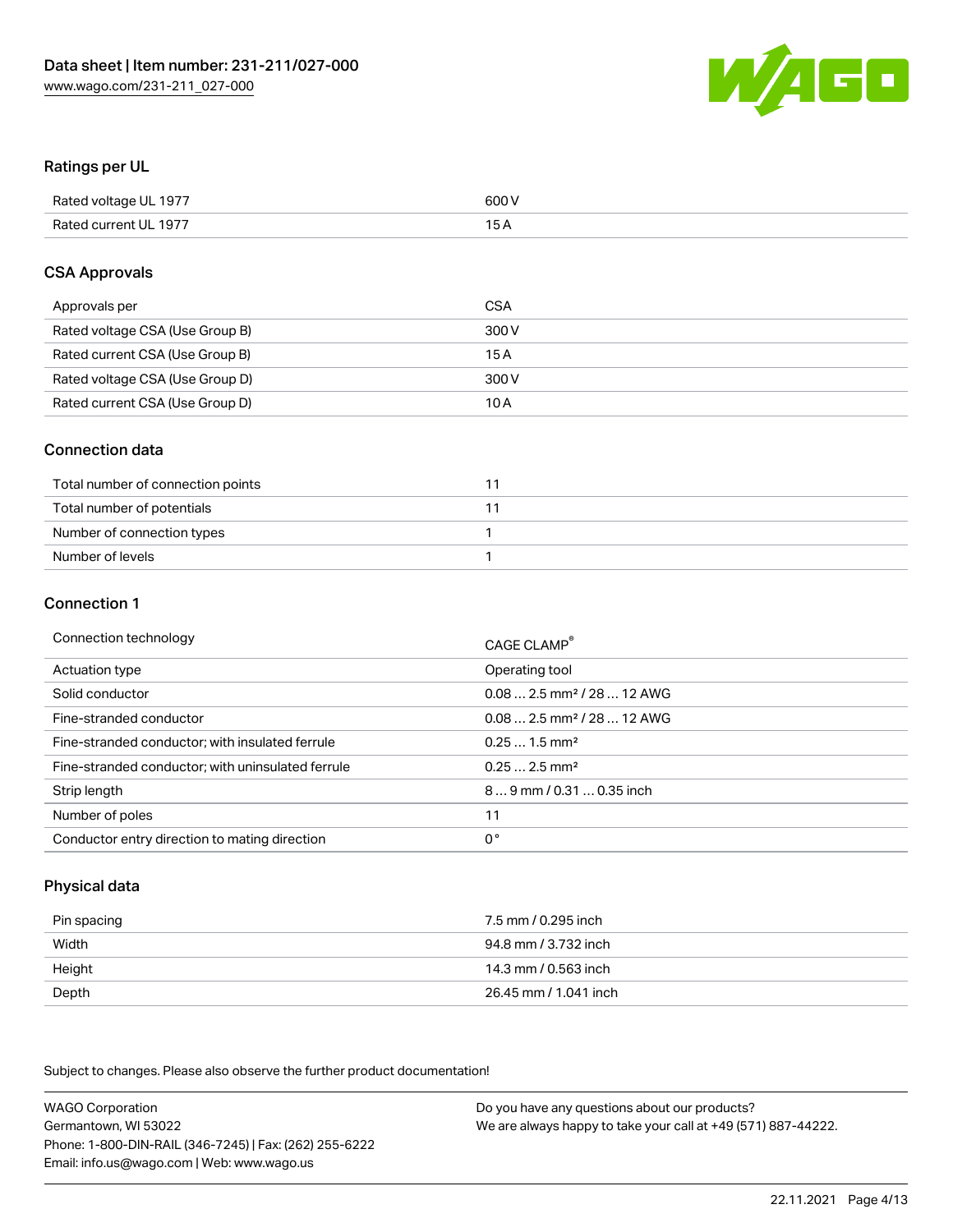

## Mechanical data

| Mounting type           | Mounting flange       |
|-------------------------|-----------------------|
| Mounting type           | Feed-through mounting |
|                         | Panel mounting        |
| with reinforcing strips |                       |

# Plug-in connection

| Contact type (pluggable connector) | Female connector/socket |
|------------------------------------|-------------------------|
| Connector (connection type)        | for conductor           |
| Mismating protection               | No                      |
| Locking of plug-in connection      | Without                 |

### Material data

| Color                       | gray                              |
|-----------------------------|-----------------------------------|
| Material group              |                                   |
| Insulation material         | Polyamide (PA66)                  |
| Flammability class per UL94 | V <sub>0</sub>                    |
| Clamping spring material    | Chrome nickel spring steel (CrNi) |
| Contact material            | Copper alloy                      |
| Contact plating             | tin-plated                        |
| Fire load                   | 0.415MJ                           |
| Weight                      | 23.8g                             |

# Environmental requirements

| Limit temperature range | -60  +85 °C |  |
|-------------------------|-------------|--|
|-------------------------|-------------|--|

# Commercial data

| Product Group         | 3 (Multi Conn. System) |
|-----------------------|------------------------|
| PU (SPU)              | 10 Stück               |
| Packaging type        | box                    |
| Country of origin     | <b>DE</b>              |
| <b>GTIN</b>           | 4044918367431          |
| Customs tariff number | 8536694040             |

Subject to changes. Please also observe the further product documentation!

| <b>WAGO Corporation</b>                                | Do you have any questions about our products?                 |
|--------------------------------------------------------|---------------------------------------------------------------|
| Germantown, WI 53022                                   | We are always happy to take your call at +49 (571) 887-44222. |
| Phone: 1-800-DIN-RAIL (346-7245)   Fax: (262) 255-6222 |                                                               |
| Email: info.us@wago.com   Web: www.wago.us             |                                                               |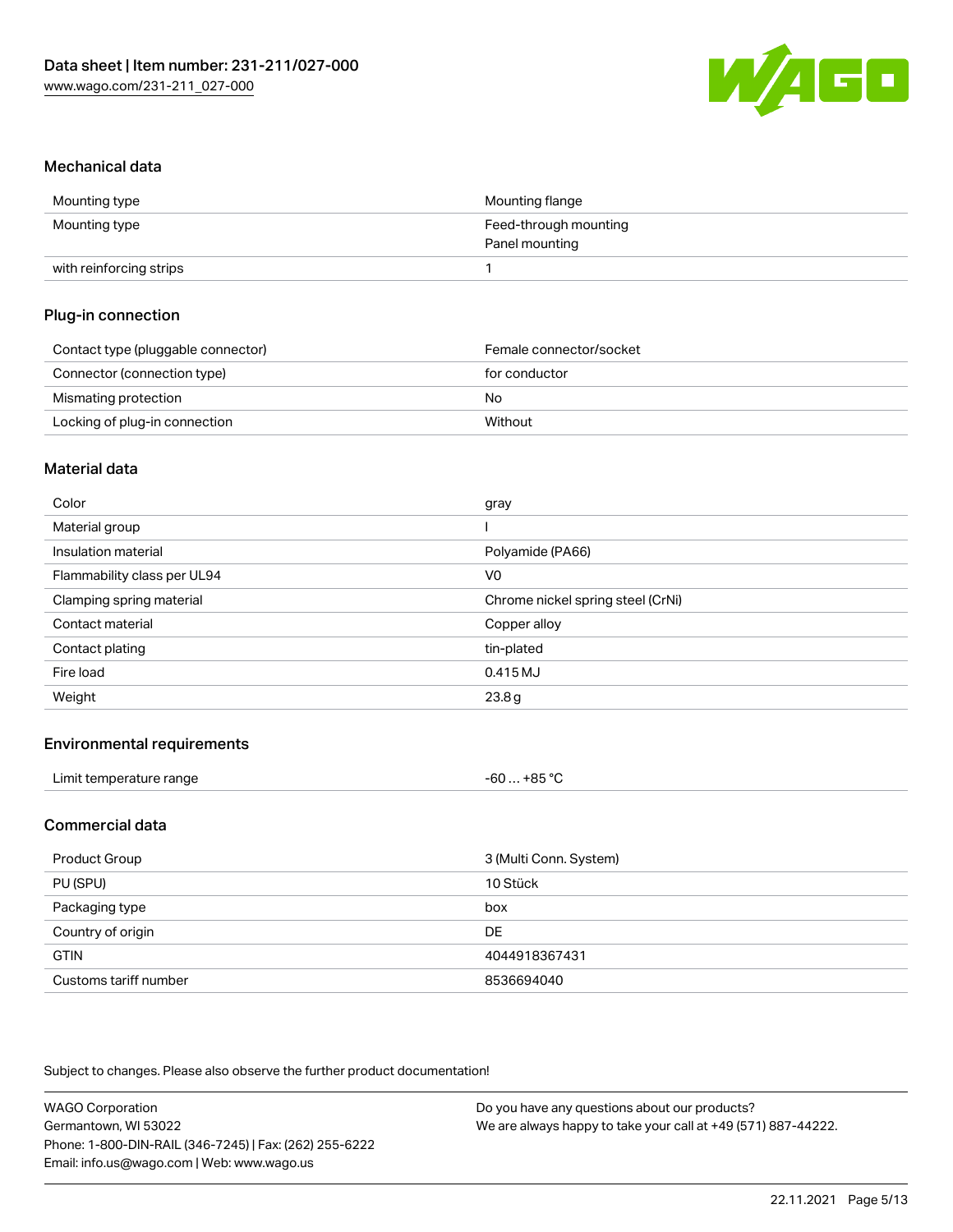

# Approvals / Certificates

### Country specific Approvals

|              |                                 |                                 | Certificate |
|--------------|---------------------------------|---------------------------------|-------------|
| Logo         | Approval                        | <b>Additional Approval Text</b> | name        |
|              | <b>CB</b>                       | IEC 61984                       | NL-39756    |
|              | <b>DEKRA Certification B.V.</b> |                                 |             |
|              | <b>CSA</b>                      | C <sub>22.2</sub>               | 1466354     |
|              | <b>DEKRA Certification B.V.</b> |                                 |             |
|              | <b>KEMA/KEUR</b>                | EN 61984                        | 2190761.01  |
| EMA          | <b>DEKRA Certification B.V.</b> |                                 |             |
| <b>INEUR</b> |                                 |                                 |             |

#### Ship Approvals

|                          |                             |                                 | Certificate |
|--------------------------|-----------------------------|---------------------------------|-------------|
| Logo                     | Approval                    | <b>Additional Approval Text</b> | name        |
| ABS                      | <b>ABS</b>                  | $\overline{\phantom{0}}$        | $19-$       |
|                          | American Bureau of Shipping |                                 | HG1869876-  |
|                          |                             |                                 | <b>PDA</b>  |
|                          |                             |                                 |             |
|                          | BV                          | <b>IEC 60998</b>                | 11915/D0    |
| Ŵ                        | Bureau Veritas S.A.         |                                 | BV          |
| <b>BUREAU</b><br>VERITAS |                             |                                 |             |

### UL-Approvals

| Logo | Approval                             | <b>Additional Approval Text</b> | Certificate<br>name |
|------|--------------------------------------|---------------------------------|---------------------|
| 8    | UR<br>Underwriters Laboratories Inc. | <b>UL 1059</b>                  | E45172              |
| 8.   | UR<br>Underwriters Laboratories Inc. | <b>UL 1977</b>                  | E45171              |

Subject to changes. Please also observe the further product documentation!

| <b>WAGO Corporation</b>                                | Do you have any questions about our products?                 |
|--------------------------------------------------------|---------------------------------------------------------------|
| Germantown, WI 53022                                   | We are always happy to take your call at +49 (571) 887-44222. |
| Phone: 1-800-DIN-RAIL (346-7245)   Fax: (262) 255-6222 |                                                               |
| Email: info.us@wago.com   Web: www.wago.us             |                                                               |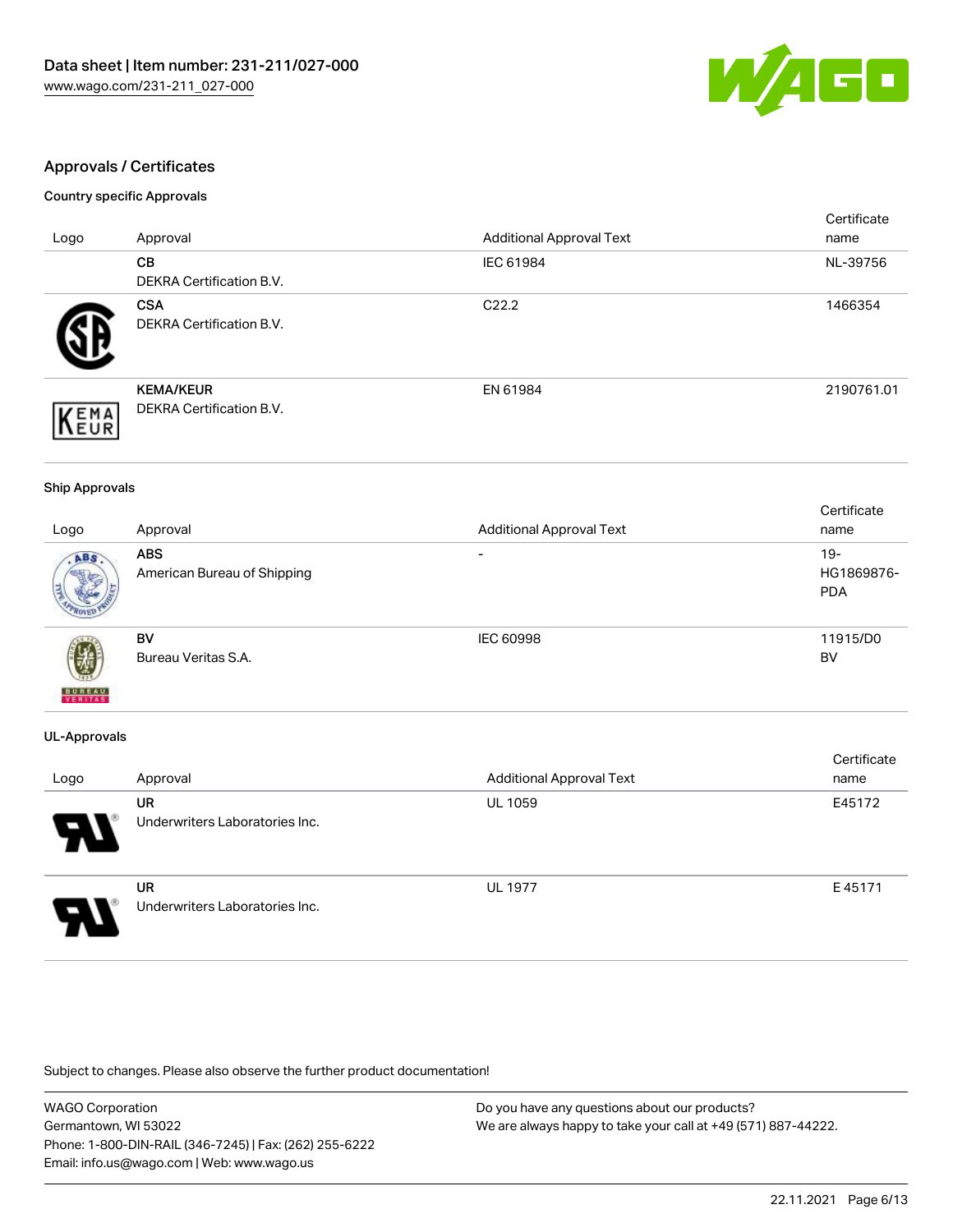

# **Counterpart**

| ï |
|---|
|   |

### Item no.731-611

1-conductor male connector; CAGE CLAMP®; 2.5 mm²; Pin spacing 7.5 mm; 11-pole; 2,50 mm²; gray [www.wago.com/731-611](https://www.wago.com/731-611)



# Item no.231-241/001-000

| Male header; 11-pole; THT; 1.0 x 1.0 mm solder pin; straight; pin spacing 7.5 mm; gray | оос |  |
|----------------------------------------------------------------------------------------|-----|--|
|                                                                                        |     |  |



# Item no.231-841/001-000

THT male header; 1.0 x 1.0 mm solder pin; angled; Pin spacing 7.5 mm; 11-pole; gray

[www.wago.com/231-841/001-](https://www.wago.com/231-841/001-000) [000](https://www.wago.com/231-841/001-000)

[www.wago.com/231-241/001-](https://www.wago.com/231-241/001-000)

# Optional accessories

#### Cover

| Cover                      |                                                                                                                              |                      |
|----------------------------|------------------------------------------------------------------------------------------------------------------------------|----------------------|
|                            | Item no.: 231-668<br>Lockout caps; for covering unused clamping units; gray                                                  | www.wago.com/231-668 |
| <b>Testing accessories</b> |                                                                                                                              |                      |
| <b>Testing accessories</b> |                                                                                                                              |                      |
|                            | Item no.: 210-136<br>Test plug; 2 mm Ø; with 500 mm cable                                                                    | www.wago.com/210-136 |
|                            | Item no.: 231-662<br>Test plugs for female connectors; for 7.5 mm and 7.62 mm pin spacing; 2,50 mm <sup>2</sup> ; light gray | www.wago.com/231-662 |
| Ferrules                   |                                                                                                                              |                      |
| Ferrule                    |                                                                                                                              |                      |
|                            | Item no.: 216-101<br>Ferrule; Sleeve for 0.5 mm <sup>2</sup> / AWG 22; uninsulated; electro-tin plated; silver-colored       | www.wago.com/216-101 |
|                            | Item no.: 216-104<br>Ferrule; Sleeve for 1.5 mm <sup>2</sup> / AWG 16; uninsulated; electro-tin plated; silver-colored       | www.wago.com/216-104 |
|                            | Item no.: 216-106<br>Ferrule; Sleeve for 2.5 mm <sup>2</sup> / AWG 14; uninsulated; electro-tin plated; silver-colored       | www.wago.com/216-106 |
|                            | Item no.: 216-102<br>Ferrule; Sleeve for 0.75 mm <sup>2</sup> / AWG 20; uninsulated; electro-tin plated; silver-colored      | www.wago.com/216-102 |
|                            | Item no.: 216-103<br>Ferrule; Sleeve for 1 mm <sup>2</sup> / AWG 18; uninsulated; electro-tin plated                         | www.wago.com/216-103 |
|                            | $H = 20$                                                                                                                     |                      |

Item no.: 216-123

Subject to changes. Please also observe the further product documentation!

WAGO Corporation Germantown, WI 53022 Phone: 1-800-DIN-RAIL (346-7245) | Fax: (262) 255-6222 Email: info.us@wago.com | Web: www.wago.us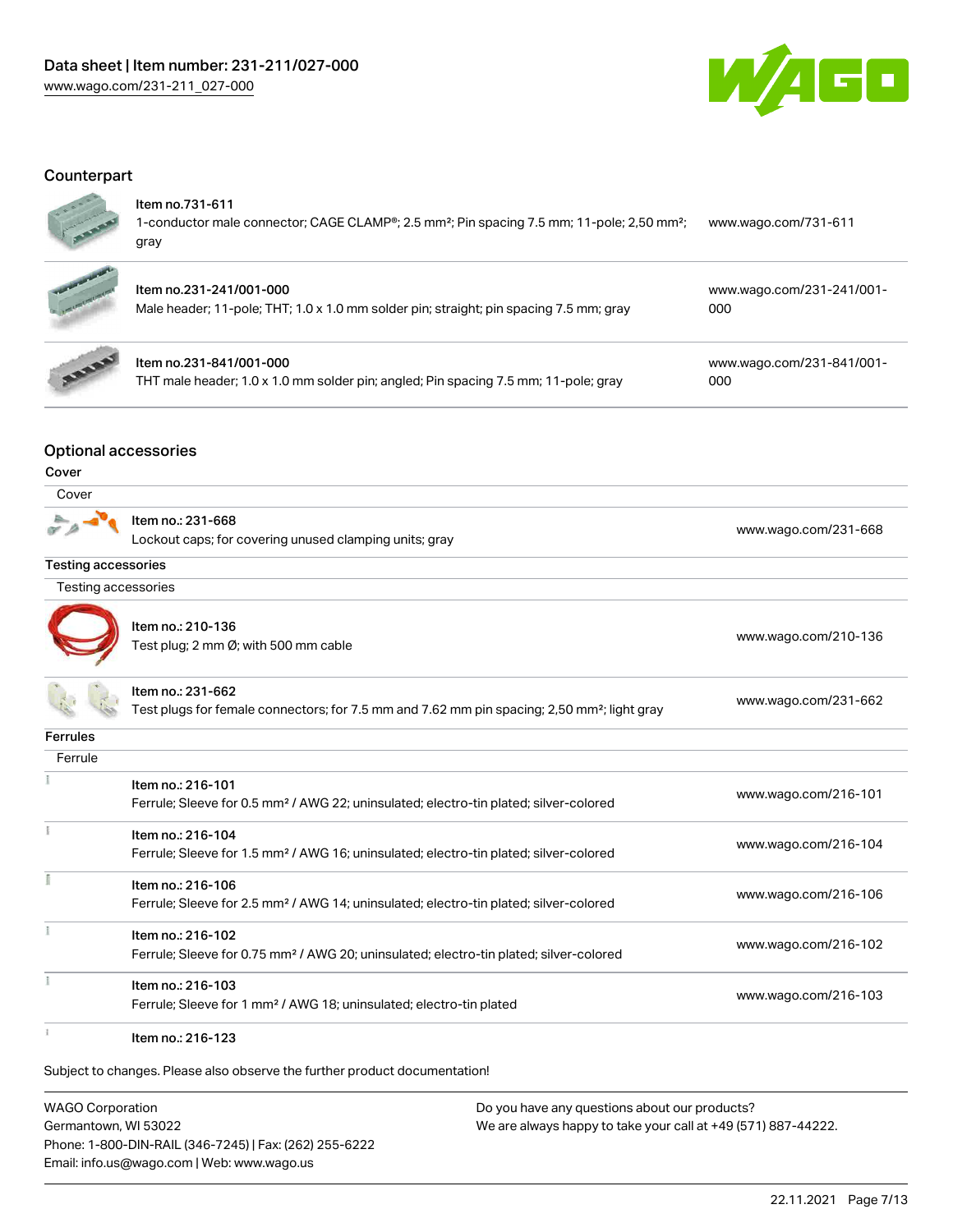

Ferrule; Sleeve for 1 mm<sup>2</sup> / AWG 18; uninsulated; electro-tin plated; silver-colored [www.wago.com/216-123](http://www.wago.com/216-123)

|                         | Item no.: 216-122<br>Ferrule; Sleeve for 0.75 mm <sup>2</sup> / AWG 20; uninsulated; electro-tin plated; silver-colored                                                                           | www.wago.com/216-122 |
|-------------------------|---------------------------------------------------------------------------------------------------------------------------------------------------------------------------------------------------|----------------------|
| ă.                      | Item no.: 216-124<br>Ferrule; Sleeve for 1.5 mm <sup>2</sup> / AWG 16; uninsulated; electro-tin plated                                                                                            | www.wago.com/216-124 |
|                         | Item no.: 216-142<br>Ferrule; Sleeve for 0.75 mm <sup>2</sup> / 18 AWG; uninsulated; electro-tin plated; electrolytic copper; gastight<br>crimped; acc. to DIN 46228, Part 1/08.92                | www.wago.com/216-142 |
|                         | Item no.: 216-132<br>Ferrule; Sleeve for 0.34 mm <sup>2</sup> / AWG 24; uninsulated; electro-tin plated                                                                                           | www.wago.com/216-132 |
|                         | Item no.: 216-121<br>Ferrule; Sleeve for 0.5 mm <sup>2</sup> / AWG 22; uninsulated; electro-tin plated; silver-colored                                                                            | www.wago.com/216-121 |
|                         | Item no.: 216-143<br>Ferrule; Sleeve for 1 mm <sup>2</sup> / AWG 18; uninsulated; electro-tin plated; electrolytic copper; gastight<br>crimped; acc. to DIN 46228, Part 1/08.92                   | www.wago.com/216-143 |
|                         | Item no.: 216-131<br>Ferrule; Sleeve for 0.25 mm <sup>2</sup> / AWG 24; uninsulated; electro-tin plated; silver-colored                                                                           | www.wago.com/216-131 |
|                         | Item no.: 216-141<br>Ferrule; Sleeve for 0.5 mm <sup>2</sup> / 20 AWG; uninsulated; electro-tin plated; electrolytic copper; gastight<br>crimped; acc. to DIN 46228, Part 1/08.92                 | www.wago.com/216-141 |
|                         | Item no.: 216-152<br>Ferrule; Sleeve for 0.34 mm <sup>2</sup> / AWG 24; uninsulated; electro-tin plated                                                                                           | www.wago.com/216-152 |
|                         | Item no.: 216-203<br>Ferrule; Sleeve for 1 mm <sup>2</sup> / AWG 18; insulated; electro-tin plated; red                                                                                           | www.wago.com/216-203 |
|                         | Item no.: 216-202<br>Ferrule; Sleeve for 0.75 mm <sup>2</sup> / 18 AWG; insulated; electro-tin plated; gray                                                                                       | www.wago.com/216-202 |
|                         | Item no.: 216-151<br>Ferrule; Sleeve for 0.25 mm <sup>2</sup> / AWG 24; uninsulated; electro-tin plated                                                                                           | www.wago.com/216-151 |
|                         | Item no.: 216-204<br>Ferrule; Sleeve for 1.5 mm <sup>2</sup> / AWG 16; insulated; electro-tin plated; black                                                                                       | www.wago.com/216-204 |
|                         | Item no.: 216-144<br>Ferrule; Sleeve for 1.5 mm <sup>2</sup> / AWG 16; uninsulated; electro-tin plated; electrolytic copper; gastight<br>crimped; acc. to DIN 46228, Part 1/08.92; silver-colored | www.wago.com/216-144 |
|                         | Item no.: 216-201<br>Ferrule; Sleeve for 0.5 mm <sup>2</sup> / 20 AWG; insulated; electro-tin plated; white                                                                                       | www.wago.com/216-201 |
|                         | Item no.: 216-223<br>Ferrule; Sleeve for 1 mm <sup>2</sup> / AWG 18; insulated; electro-tin plated; red                                                                                           | www.wago.com/216-223 |
|                         | Item no.: 216-241<br>Ferrule; Sleeve for 0.5 mm <sup>2</sup> / 20 AWG; insulated; electro-tin plated; electrolytic copper; gastight                                                               | www.wago.com/216-241 |
|                         | Subject to changes. Please also observe the further product documentation!                                                                                                                        |                      |
| <b>WAGO Corporation</b> | Do you have any questions about our products?                                                                                                                                                     |                      |

WAGO Corporation Germantown, WI 53022 Phone: 1-800-DIN-RAIL (346-7245) | Fax: (262) 255-6222 Email: info.us@wago.com | Web: www.wago.us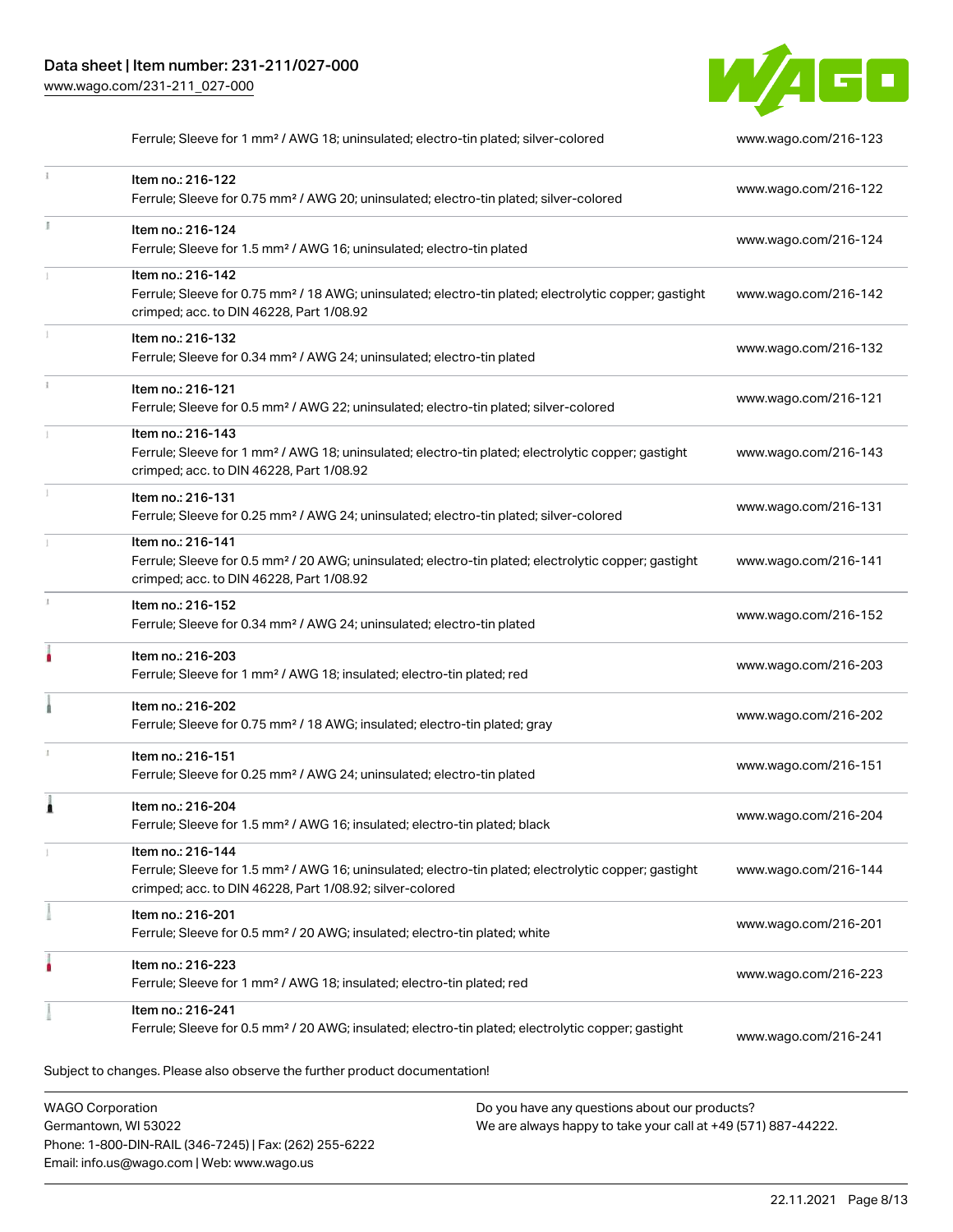# Data sheet | Item number: 231-211/027-000

[www.wago.com/231-211\\_027-000](http://www.wago.com/231-211_027-000)



crimped; acc. to DIN 46228, Part 4/09.90; white

| Item no.: 216-242<br>Ferrule; Sleeve for 0.75 mm <sup>2</sup> / 18 AWG; insulated; electro-tin plated; electrolytic copper; gastight<br>crimped; acc. to DIN 46228, Part 4/09.90; gray                  | www.wago.com/216-242                                              |
|---------------------------------------------------------------------------------------------------------------------------------------------------------------------------------------------------------|-------------------------------------------------------------------|
| Item no.: 216-222<br>Ferrule; Sleeve for 0.75 mm <sup>2</sup> / 18 AWG; insulated; electro-tin plated; gray                                                                                             | www.wago.com/216-222                                              |
| Item no.: 216-221<br>Ferrule; Sleeve for 0.5 mm <sup>2</sup> / 20 AWG; insulated; electro-tin plated; white                                                                                             | www.wago.com/216-221                                              |
| Item no.: 216-224<br>Ferrule; Sleeve for 1.5 mm <sup>2</sup> / AWG 16; insulated; electro-tin plated; black                                                                                             | www.wago.com/216-224                                              |
| Item no.: 216-243<br>Ferrule; Sleeve for 1 mm <sup>2</sup> / AWG 18; insulated; electro-tin plated; electrolytic copper; gastight crimped; www.wago.com/216-243<br>acc. to DIN 46228, Part 4/09.90; red |                                                                   |
| Item no.: 216-244<br>Ferrule; Sleeve for 1.5 mm <sup>2</sup> / AWG 16; insulated; electro-tin plated; electrolytic copper; gastight<br>crimped; acc. to DIN 46228, Part 4/09.90; black                  | www.wago.com/216-244                                              |
| Item no.: 216-263<br>Ferrule; Sleeve for 1 mm <sup>2</sup> / AWG 18; insulated; electro-tin plated; electrolytic copper; gastight crimped; www.wago.com/216-263<br>acc. to DIN 46228, Part 4/09.90; red |                                                                   |
| Item no.: 216-264<br>Ferrule; Sleeve for 1.5 mm <sup>2</sup> / AWG 16; insulated; electro-tin plated; electrolytic copper; gastight<br>crimped; acc. to DIN 46228, Part 4/09.90; black                  | www.wago.com/216-264                                              |
| Item no.: 216-284<br>Ferrule; Sleeve for 1.5 mm <sup>2</sup> / AWG 16; insulated; electro-tin plated; electrolytic copper; gastight<br>crimped; acc. to DIN 46228, Part 4/09.90; black                  | www.wago.com/216-284                                              |
| Item no.: 216-262<br>Ferrule; Sleeve for 0.75 mm <sup>2</sup> / 18 AWG; insulated; electro-tin plated; electrolytic copper; gastight<br>crimped; acc. to DIN 46228, Part 4/09.90; gray                  | www.wago.com/216-262                                              |
| Item no.: 216-301<br>Ferrule; Sleeve for 0.25 mm <sup>2</sup> / AWG 24; insulated; electro-tin plated; yellow                                                                                           | www.wago.com/216-301                                              |
| Item no.: 216-321<br>Ferrule; Sleeve for 0.25 mm <sup>2</sup> / AWG 24; insulated; electro-tin plated; yellow                                                                                           | www.wago.com/216-321                                              |
| Item no.: 216-322<br>Ferrule; Sleeve for 0.34 mm <sup>2</sup> / 22 AWG; insulated; electro-tin plated; green                                                                                            | www.wago.com/216-322                                              |
| Item no.: 216-302<br>Ferrule; Sleeve for 0.34 mm <sup>2</sup> / 22 AWG; insulated; electro-tin plated; light turquoise                                                                                  | www.wago.com/216-302                                              |
|                                                                                                                                                                                                         |                                                                   |
|                                                                                                                                                                                                         |                                                                   |
| Marking strips; as a DIN A4 sheet; MARKED; 1-16 (100x); Height of marker strip: 2.3 mm/0.091 in; Strip<br>length 182 mm; Horizontal marking; Self-adhesive; white                                       | www.wago.com/210-331<br>/750-202                                  |
|                                                                                                                                                                                                         | Marking accessories<br>Marking strip<br>Item no.: 210-331/750-202 |

### Item no.: 210-332/750-020

Subject to changes. Please also observe the further product documentation!

| <b>WAGO Corporation</b>                                |
|--------------------------------------------------------|
| Germantown, WI 53022                                   |
| Phone: 1-800-DIN-RAIL (346-7245)   Fax: (262) 255-6222 |
| Email: info.us@wago.com   Web: www.wago.us             |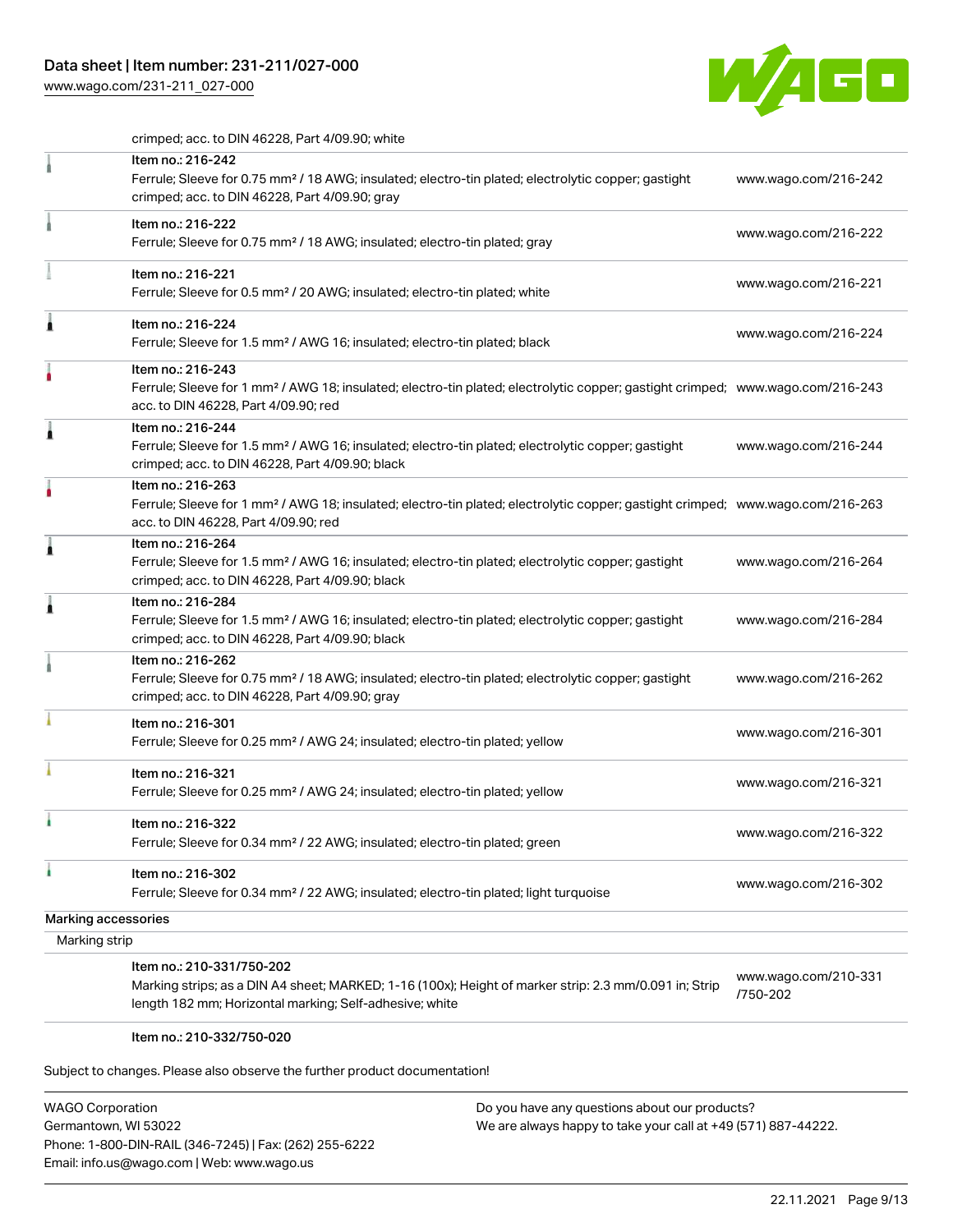Email: info.us@wago.com | Web: www.wago.us



Marking strips; as a DIN A4 sheet; MARKED; 1-20 (80x); Height of marker strip: 3 mm; Strip length 182 mm; Horizontal marking; Self-adhesive; white [www.wago.com/210-332](http://www.wago.com/210-332/750-020) [/750-020](http://www.wago.com/210-332/750-020)

| <b>Tools</b>                                                                                                                                                                                                                |                                                                                                                  |            |                      |                      |  |
|-----------------------------------------------------------------------------------------------------------------------------------------------------------------------------------------------------------------------------|------------------------------------------------------------------------------------------------------------------|------------|----------------------|----------------------|--|
| Operating tool                                                                                                                                                                                                              |                                                                                                                  |            |                      |                      |  |
|                                                                                                                                                                                                                             | Item no.: 210-657<br>Operating tool; Blade: 3.5 x 0.5 mm; with a partially insulated shaft; short; multicoloured |            | www.wago.com/210-657 |                      |  |
|                                                                                                                                                                                                                             | Item no.: 210-720<br>Operating tool; Blade: 3.5 x 0.5 mm; with a partially insulated shaft; multicoloured        |            |                      | www.wago.com/210-720 |  |
|                                                                                                                                                                                                                             | Item no.: 231-131<br>Operating tool; made of insulating material; 1-way; loose; white                            |            | www.wago.com/231-131 |                      |  |
|                                                                                                                                                                                                                             | Item no.: 231-291<br>Operating tool; made of insulating material; 1-way; loose; red                              |            | www.wago.com/231-291 |                      |  |
| Insulations stops                                                                                                                                                                                                           |                                                                                                                  |            |                      |                      |  |
| Insulation stop                                                                                                                                                                                                             |                                                                                                                  |            |                      |                      |  |
| FEEL                                                                                                                                                                                                                        | Item no.: 231-673<br>Insulation stop; 0.08-0.2 mm <sup>2</sup> / 0.2 mm <sup>2</sup> "s"; white                  |            | www.wago.com/231-673 |                      |  |
| Lecce                                                                                                                                                                                                                       | Item no.: 231-674<br>Insulation stop; 0.25 - 0.5 mm <sup>2</sup> ; light gray                                    |            | www.wago.com/231-674 |                      |  |
| CEER                                                                                                                                                                                                                        | Item no.: 231-675<br>Insulation stop; 0.75 - 1 mm <sup>2</sup> ; dark gray                                       |            | www.wago.com/231-675 |                      |  |
| <b>Downloads</b><br><b>Documentation</b>                                                                                                                                                                                    |                                                                                                                  |            |                      |                      |  |
| <b>Additional Information</b><br>Technical explanations                                                                                                                                                                     |                                                                                                                  | 2019 Apr 3 | pdf<br>2.0 MB        | Download             |  |
| <b>CAD</b> files                                                                                                                                                                                                            |                                                                                                                  |            |                      |                      |  |
| CAD data                                                                                                                                                                                                                    |                                                                                                                  |            |                      |                      |  |
| 2D/3D Models 231-211/027-000                                                                                                                                                                                                |                                                                                                                  |            | <b>URL</b>           | Download             |  |
|                                                                                                                                                                                                                             | Subject to changes. Please also observe the further product documentation!                                       |            |                      |                      |  |
| <b>WAGO Corporation</b><br>Do you have any questions about our products?<br>Germantown, WI 53022<br>We are always happy to take your call at +49 (571) 887-44222.<br>Phone: 1-800-DIN-RAIL (346-7245)   Fax: (262) 255-6222 |                                                                                                                  |            |                      |                      |  |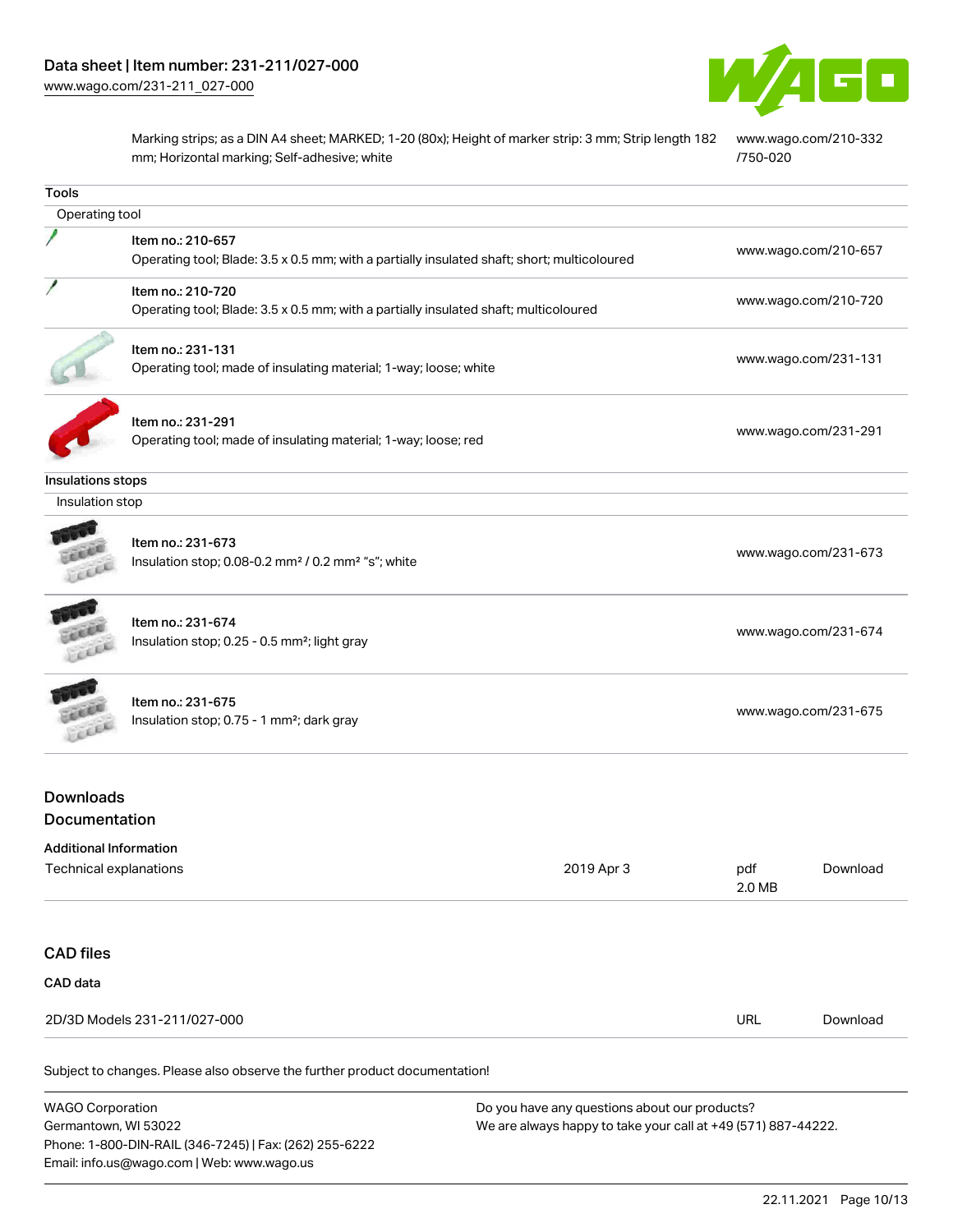

### CAE data

| EPLAN Data Portal 231-211/027-000 | URL | Download |
|-----------------------------------|-----|----------|
| ZUKEN Portal 231-211/027-000      | URL | Download |
| EPLAN Data Portal 231-211/027-000 | URL | Download |

# Environmental Product Compliance

#### Compliance Search

| Environmental Product Compliance 231-211/027-000                                                      | URL | Download |
|-------------------------------------------------------------------------------------------------------|-----|----------|
| 1-conductor female connector; CAGE CLAMP <sup>®</sup> ; 2.5 mm <sup>2</sup> ; Pin spacing 7.5 mm; 11- |     |          |
| pole; clamping collar; 2,50 mm <sup>2</sup> ; gray                                                    |     |          |

#### Installation Notes



Inserting a conductor via 3.5 mm screwdriver – CAGE CLAMP® actuation parallel to conductor entry.



Inserting a conductor via 3.5 mm screwdriver – CAGE CLAMP® actuation perpendicular to conductor entry.



Inserting a conductor into CAGE CLAMP® unit via operating lever (231-291).

Subject to changes. Please also observe the further product documentation!

WAGO Corporation Germantown, WI 53022 Phone: 1-800-DIN-RAIL (346-7245) | Fax: (262) 255-6222 Email: info.us@wago.com | Web: www.wago.us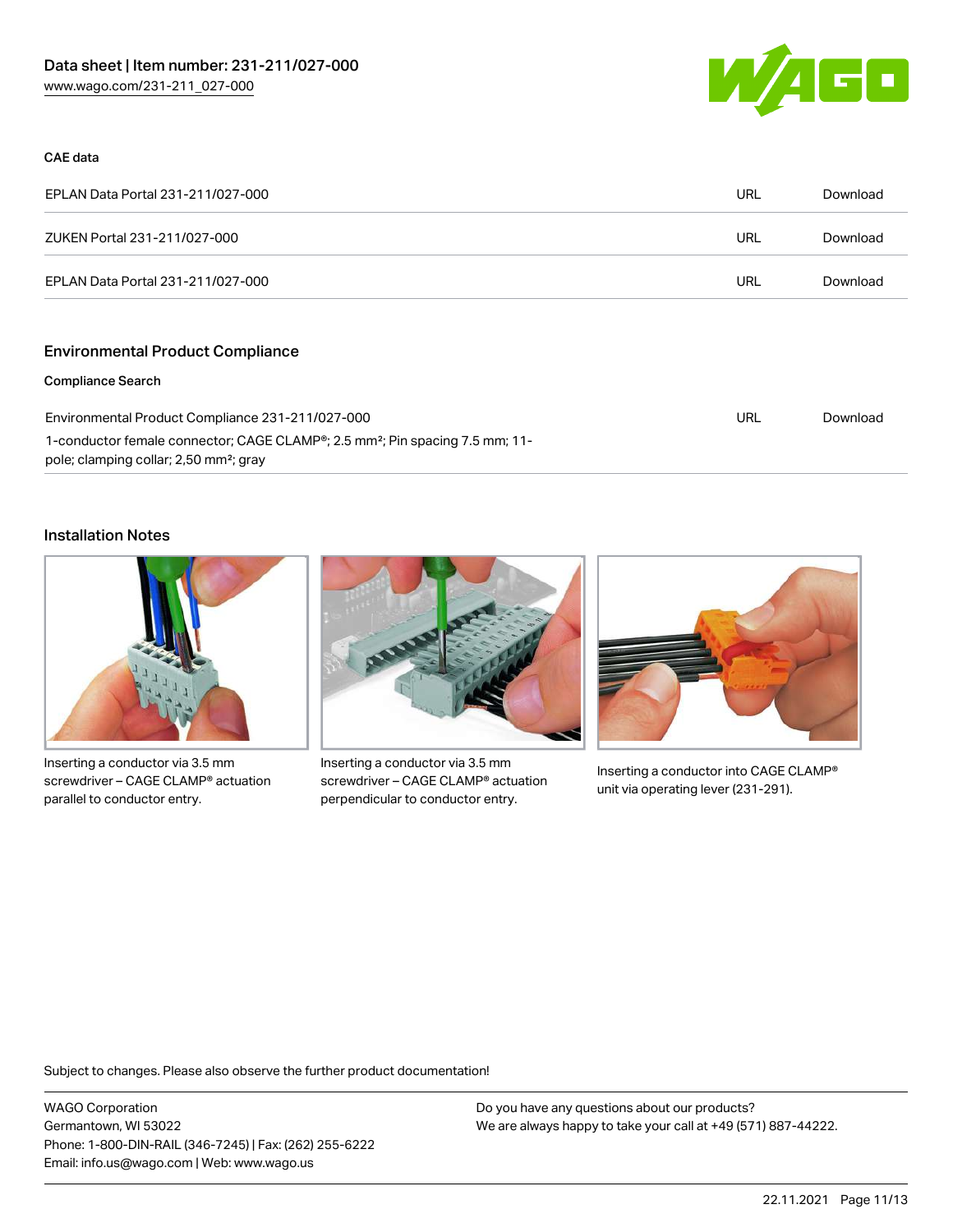



Inserting a conductor via operating tool.



Coding a female connector by removing coding finger(s).



Testing – female connector with CAGE CLAMP®

Integrated test ports for testing perpendicular to conductor entry via 2 or 2.3 mm Ø test plug

### Installation

Subject to changes. Please also observe the further product documentation!

WAGO Corporation Germantown, WI 53022 Phone: 1-800-DIN-RAIL (346-7245) | Fax: (262) 255-6222 Email: info.us@wago.com | Web: www.wago.us